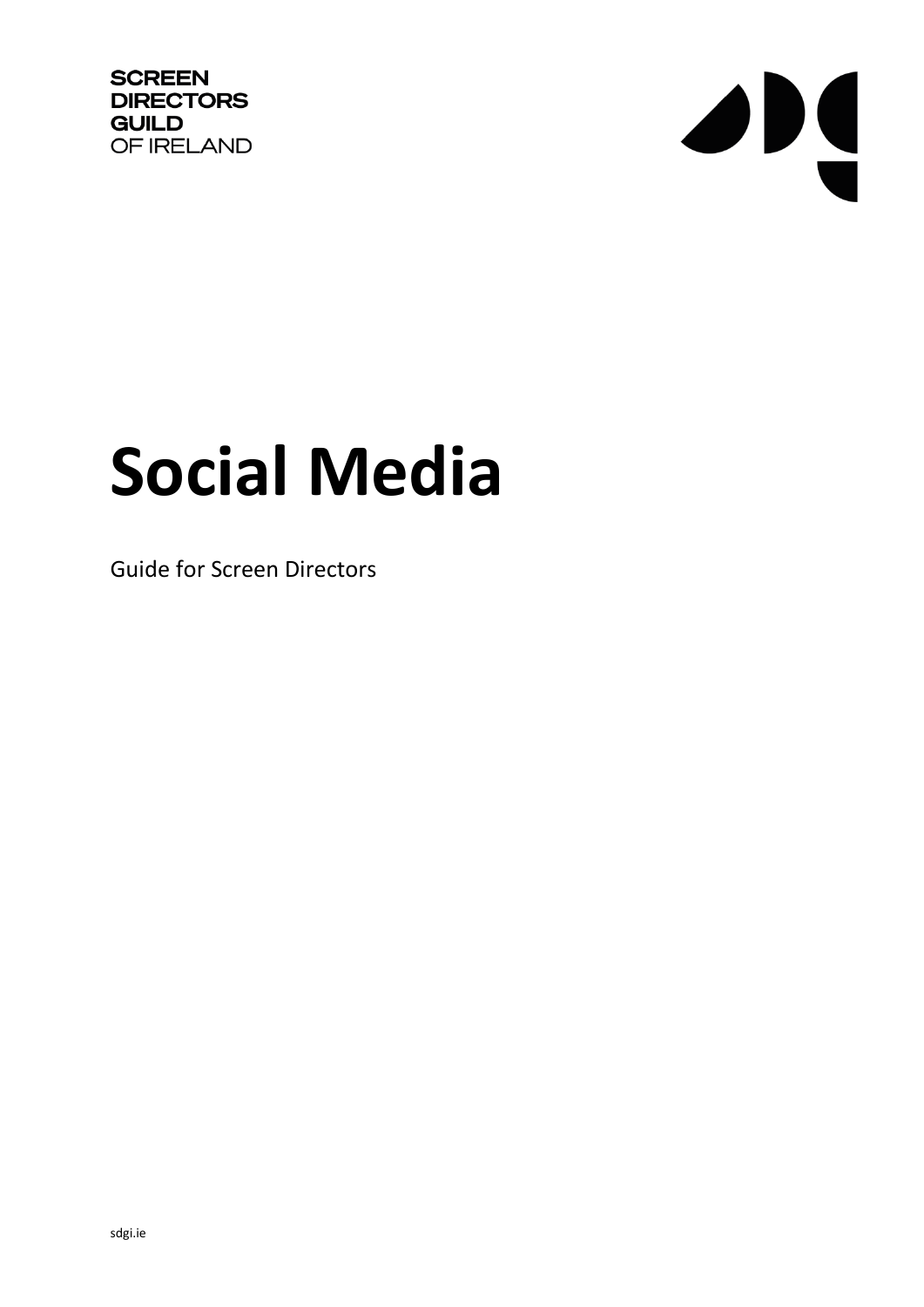Two experts in Social Media offer ten hands-on principles and specific actions for professional management of your social media accounts as a director.

#### 1. Where do you belong?

• You don't need to be on every social media platform – make sure you're on a platform that showcases your art to its best advantage and that you're comfortable maneuvering on this platform, for directors this is Twitter Vimeo, Instagram.

### 2. Tag Everything and everyone

- People are more likely to see your content if you tag other leaders with a larger follower base (make sure they're relevant to the post!)
- Hashtag your post as well with relevant subjects, phrases, words, etc.

## 3. Post pictures! and videos that autoplay!

- People are more likely to look at and engage with a post if there's something eye-catching about it
- Clean high quality images make the biggest impact

## 4. Shorten your links

Shortening links especially on Twitter! Sites like Bitly and Ow.ly can do this for you

## 5. Consistency matters

• You need to post regularly to keep people interested in your work and in you.